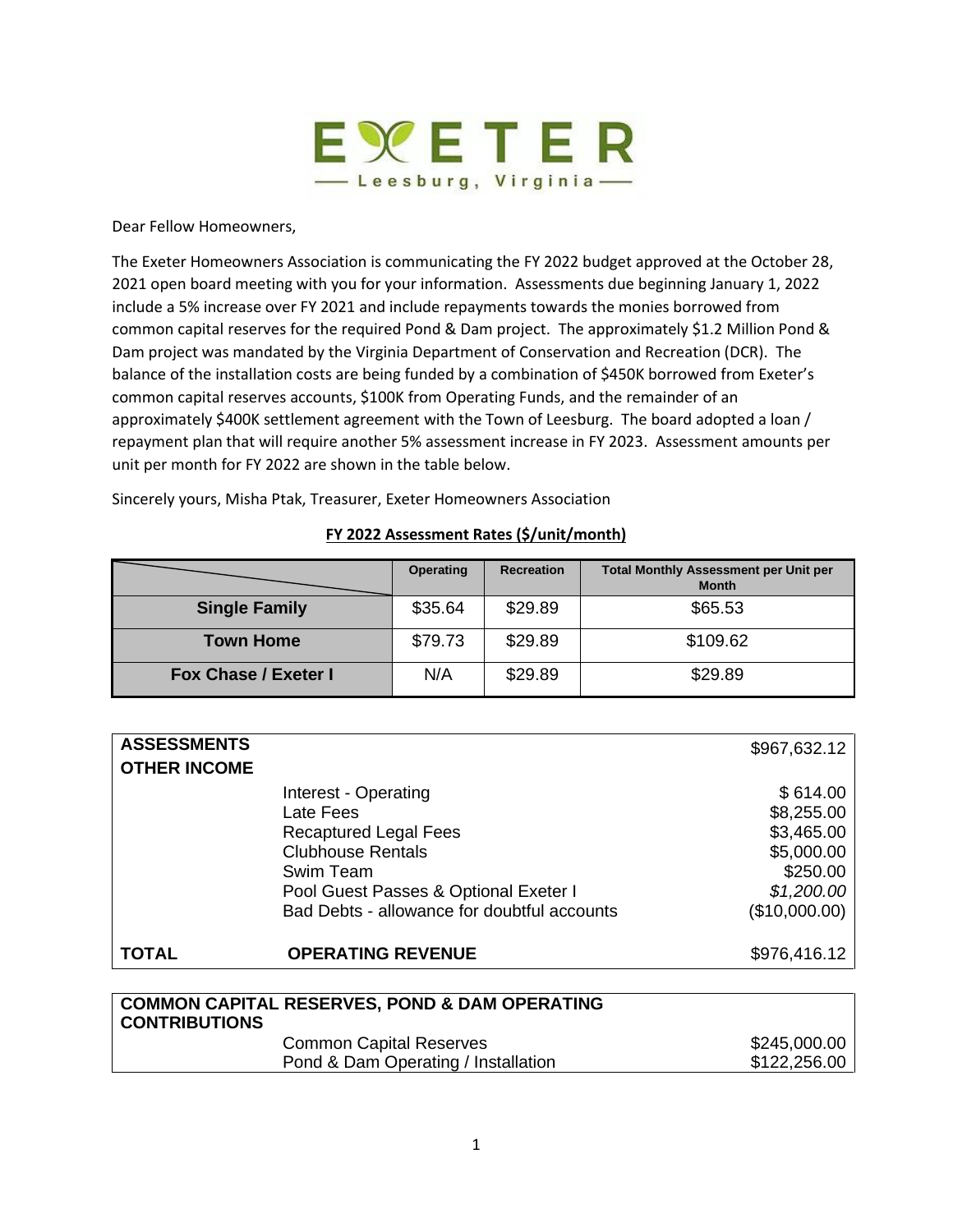| <b>ADMINISTRATIVE</b>                 |                                                                   |                           |
|---------------------------------------|-------------------------------------------------------------------|---------------------------|
|                                       | <b>Bank Charges</b>                                               | \$100.00                  |
|                                       | Liability Insurance                                               | \$20,000.00               |
|                                       | <b>Website and Newsletter</b>                                     | \$400.00                  |
|                                       | <b>Office Supplies</b>                                            | \$300.00                  |
|                                       | Postage                                                           | \$2,500.00                |
|                                       | Copies, Printing and Supplies<br><b>Federal Income Taxes</b>      | \$7,100.00<br>\$6,000.00  |
|                                       | <b>State Income Taxes</b>                                         | \$1,000.00                |
|                                       | <b>Other Expenses</b>                                             | \$800.00                  |
| <b>PROFESSIONAL EXPENSES</b>          |                                                                   |                           |
|                                       | <b>Audit &amp; Tax Preparation</b>                                | \$6,000.00                |
|                                       | <b>Community Management Fees</b>                                  | \$75,000.00               |
|                                       | Legal Expense - Collections                                       | \$10,000.00               |
|                                       | Legal Expense - General                                           | \$8,000.00                |
| <b>COMMUNITY</b><br><b>ACTIVITIES</b> |                                                                   |                           |
|                                       |                                                                   | \$1,000.00                |
| <b>COMMON AREA</b><br><b>UTILITY</b>  | <b>Community Events</b>                                           |                           |
|                                       | <b>Common Area Electricity</b>                                    | \$11,830.12               |
| POOL &                                |                                                                   |                           |
| <b>CLUBHOUSE</b>                      |                                                                   |                           |
|                                       | Pool Management                                                   | \$65,000.00               |
|                                       | Pool Repairs & enhancements (Operating)                           | \$30,000.00               |
|                                       | Pool & Clubhouse Electricity                                      | \$7,300.00                |
|                                       | Pool Telephone                                                    | \$480.00                  |
|                                       | Pool Water/Sewer                                                  | \$7,000.00                |
|                                       | <b>Clubhouse Cleaning</b><br><b>Clubhouse Repairs (Operating)</b> | \$3,000.00<br>\$10,000.00 |
|                                       | <b>Clubhouse Water/Sewer</b>                                      | \$1,300.00                |
|                                       | <b>Clubhouse Pest</b>                                             | \$1,550.00                |
| <b>RECREATION</b>                     |                                                                   |                           |
|                                       | <b>Grounds Maintenance</b>                                        | \$171,000.00              |
|                                       | <b>Pond Maintenance</b>                                           | \$18,000.00               |
|                                       | Snow Removal - Common                                             | \$4,500.00<br>\$60,000.00 |
|                                       | Additional Landscaping (Operating)<br><b>Trash Removal</b>        | \$15,000.00               |
|                                       | Common Area Maintenance/Repairs                                   | \$32,000.00               |
| <b>TOWNHOUSE ONLY</b>                 |                                                                   |                           |
|                                       | TH Curb & Gutter Cleaning                                         | \$3,000.00                |
|                                       | <b>TH Snow Removal</b>                                            | \$30,000.00               |
| <b>TOTAL</b>                          | <b>OPERATING EXPENSES</b>                                         | \$976,416.12              |